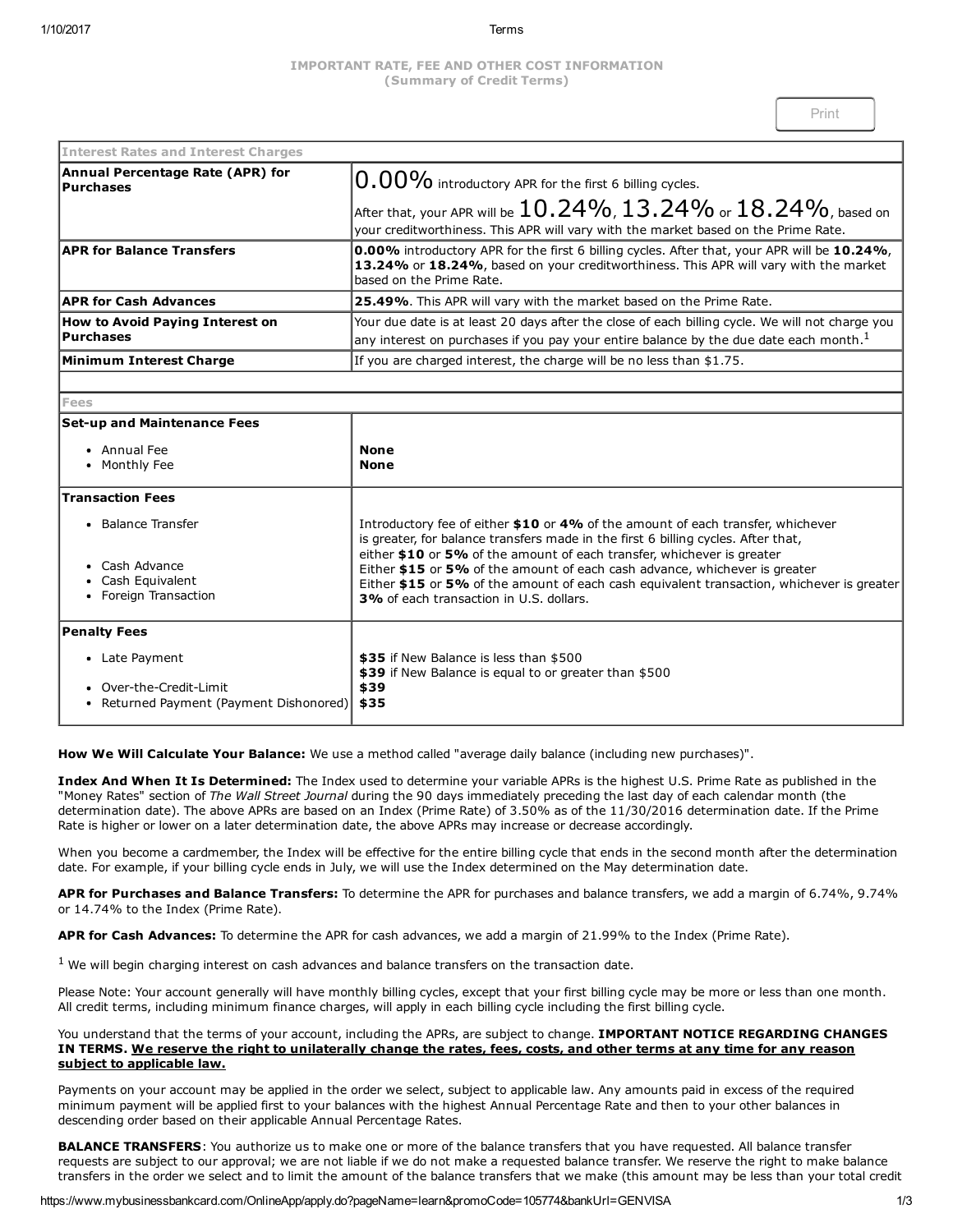limit). If you request an amount that we do not approve, we may process a partial transfer for less than you requested or we may decline the entire request. In addition, transfer requests that are incomplete, illegible or requested to cash, to yourself or to another account with us or one of our affiliates need not be processed. You should not transfer any amount that is in dispute in order to preserve your dispute rights. You should continue to monitor the other accounts that you request to transfer balances from and you should continue to pay the minimum payments due on those accounts until you receive statements from those creditors showing that the balances due them have been paid in full. This may not happen until after the balance transfer appears on your billing statement from us. You are liable for any late payments, finance charges or disputed amounts on your other accounts. If you want your other accounts closed following a balance transfer, you are responsible for doing so. Balance transfers are subject to applicable fees and finance charges and do not have the benefit of a grace period.

CREDIT REPORTS: By applying for this account you agree that First Bankcard® (a division of First National Bank of Omaha) may obtain credit reports for purposes of processing your application and for later purposes related to your account such as reviewing, updating and renewing it, increasing the credit line and collecting. If you request, you will be informed of whether or not a credit report was requested and of the name and address of the credit reporting agency that furnished the report. You also authorize First Bankcard® (a division of First National Bank of Omaha) to verify your employment, income and other relevant information.

NOTICE TO CARDMEMBERS AND AUTHORIZED USERS: We may report information about your account to credit bureaus. Late payments, missed payments, or other defaults on your account may be reflected in your credit report.

MINIMUM PAYMENT: You may pay all or a part of the balance on your account at any time. However, you must pay at least the minimum payment by the due date shown on your billing statement. The minimum payment will be indicated on your billing statement. If your New Balance is less than \$35, the minimum payment will be equal to your New Balance. If your New Balance is \$35 or greater, the minimum payment will be the greater of (a) 2% of the New Balance or \$35, whichever is larger; or (b) the current cycle fees and finance charges plus 1% of the New Balance (excluding current cycle fees and finance charges). Your minimum payment will also include any amount (i) past due and (ii) necessary to reduce your balance to your credit limit. Calculations will exclude disputed amounts.

IMPORTANT INFORMATION ABOUT PROCEDURES FOR OPENING A NEW ACCOUNT: To help the government fight the funding of terrorism and money laundering activities, the USA PATRIOT Act requires all financial institutions to obtain, verify, and record information that identifies each person (including business entities) who opens an account.

What this means for you: When you open an account, we will ask for your name, physical address, date of birth, and other information that will allow us to identify you. We may also ask for other identifying documents. We will let you know if additional information is required.

Married applicants may apply for separate Accounts in their own names.

OHIO RESIDENTS: The Ohio laws against discrimination require that all creditors make credit equally available to all creditworthy customers and that credit reporting agencies maintain separate credit histories on each individual upon request. The Ohio Civil Rights Commission administers compliance with this law.

NOTICE TO MARRIED WISCONSIN APPLICANTS: No provision of any marital property agreement, unilateral statement or court decree adversely affects our interests and/or rights unless, prior to the time the credit is granted or an open-end credit plan is entered into, we are furnished with a copy of the agreement, statement, or decree, or have actual knowledge of the adverse provision. Married Wisconsin

## residents applying for credit separately must furnish name and address of their spouse to First Bankcard® (a division of First National Bank of Omaha) at P.O. Box 3696, Omaha, NE 68172-9936.

CALIFORNIA RESIDENTS: The applicant, if married, may apply for a separate account. After credit approval, each applicant shall have the right to use this account to the extent of any credit limit set by the creditor and each applicant may be liable for all amounts of credit extended under this account to each joint applicant.

NEW YORK RESIDENTS may contact the New York State Department of Financial Services to obtain a comparative listing of credit card rates, fees and grace periods. New York State Department of Financial Services: 1-877-226-5697.

ARBITRATION NOTICE: You understand that any Cardmember Agreement you receive will contain an arbitration provision that may substantially limit your rights in the event of a dispute, including your right to litigate in court or have a jury trial, discovery and appeal rights, and the right to participate in court or in arbitration as a representative or member of a class action. You may request arbitration rules and forms through either or both of the following arbitration administrators: American Arbitration Association, 1-800-778-7879; and National Arbitration Forum, 1-800-474-2371. Please review the Cardmember Agreement and its arbitration provision carefully before you use or allow someone else to use an account.

Cards are issued by First Bankcard® (a division of First National Bank of Omaha).

# Consent to Receive Disclosures Electronically

By submitting this application, you have demonstrated your ability to access the information on these web pages and have consented to receiving consumer credit disclosures related to this application electronically. Your consent applies only to the related disclosures and does not apply to subsequent disclosures, such as changes in terms or periodic statements. You understand that you have the right, at no additional charge, to withdraw your consent, and/or request a paper copy of the credit disclosures, within thirty days of submitting your application by writing to First Bankcard® (a division of First National Bank of Omaha), P.O. Box 3696, Omaha, NE 68172-9936. If you applied, please include a description of the product applied for. If you have already opened your account, please include your account number. Your application will be processed based on your initial consent, and the withdrawal of your consent will not affect the processing of your application.

# Hardware/Software Requirements

A computer capable of accessing Internet web pages and a printer or other device capable of printing and/or retaining Internet-based data. It is recommended that you retain a copy of the credit disclosure for your records. The minimum browser requirements include: Internet Explorer 4.0 or higher or Netscape Navigator 3.0 or higher. The recommended screen resolution is 800x600. It is recommended that you use a browser that is capable of 128-bit encryption and SSL 3.0.